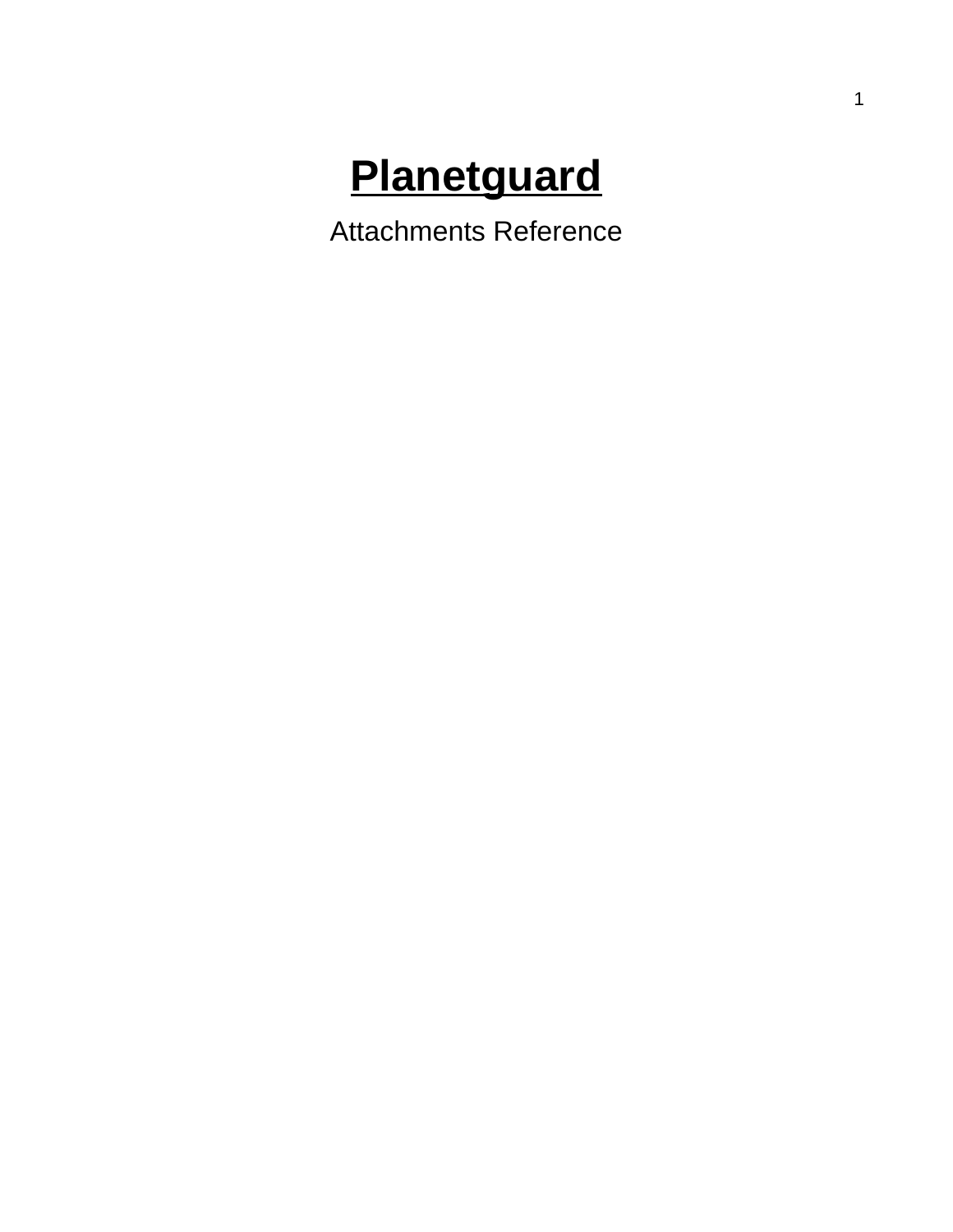## **Table of Contents**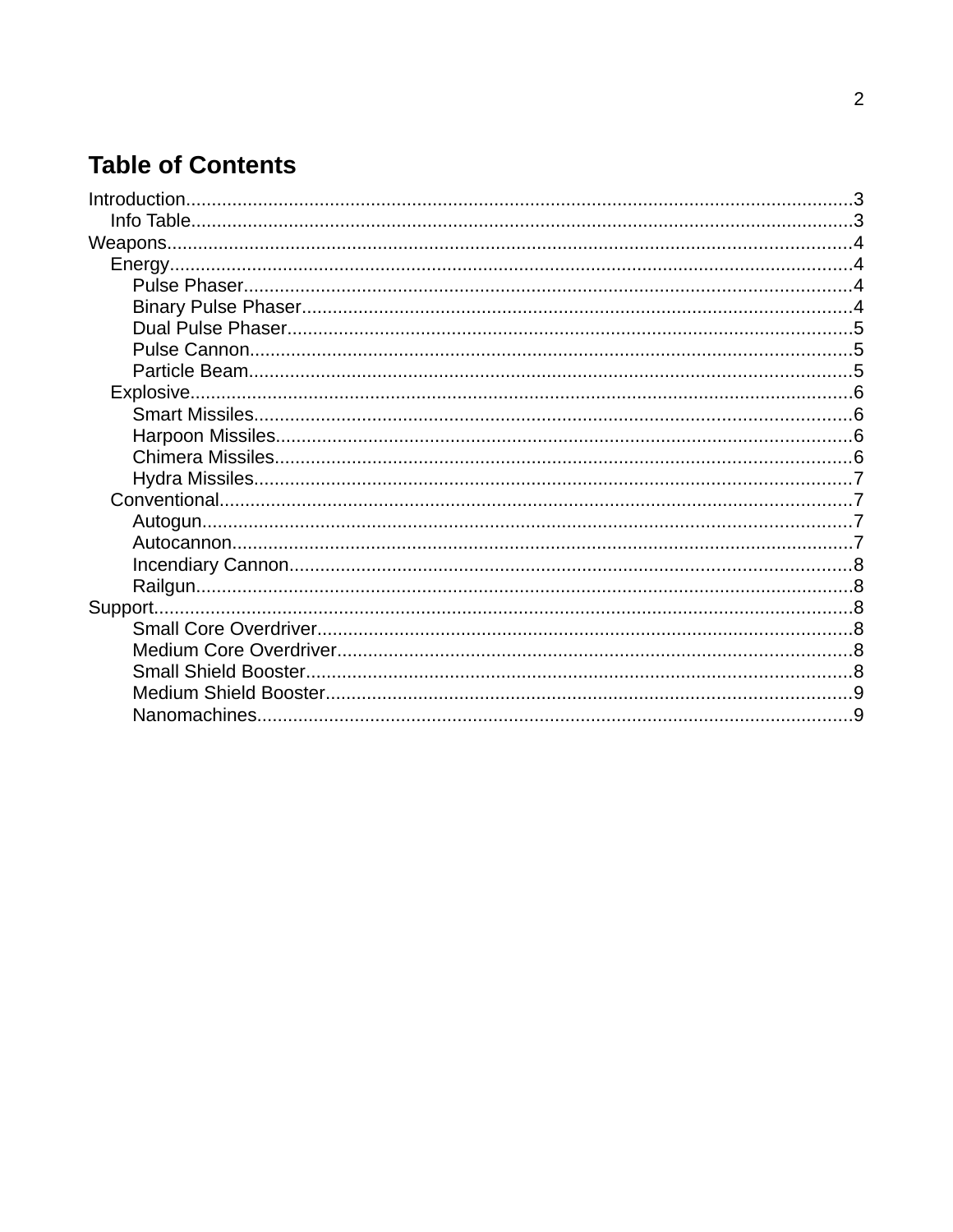# <span id="page-2-1"></span> **Introduction**

This document details all of the Weapon and Support attachments available in Planetguard.

Specific values for stats will not be given. Instead more general values will be given as follows:

| None        |  |
|-------------|--|
| Very Low    |  |
| Low         |  |
| Medium-Low  |  |
| Medium      |  |
| Medium-High |  |
| High        |  |
| Very High   |  |

Stats will likely be subject to change as needed for balancing.

## <span id="page-2-0"></span> **Info Table**

Each attachment will have a table with relevant information. The common entries are:

| Description  | A text description of the attachment for display in-game. |
|--------------|-----------------------------------------------------------|
| Size         | The size of the attachment point.                         |
| Design Notes | Any additional notes.                                     |

Weapons will have a set of common fields. If a field is omitted it can be assumed it is 0 or None.

| Type                | The type of weapon.                                                  |
|---------------------|----------------------------------------------------------------------|
| Damage              | How much damage the weapon deals.                                    |
| <b>Rate of Fire</b> | How quickly the weapon fires.                                        |
| Ammo                | How much ammo the weapon has.                                        |
| Ammo Regen          | How quickly ammo regenerates over time.                              |
| Range               | How far the weapon can reach.                                        |
| Volley              | Denotes that the weapon fires a volley of projectiles with one shot. |
| Homing              | The accuracy at which the weapon homes in on targets.                |
| Area of Effect      | How large the area of effect is.                                     |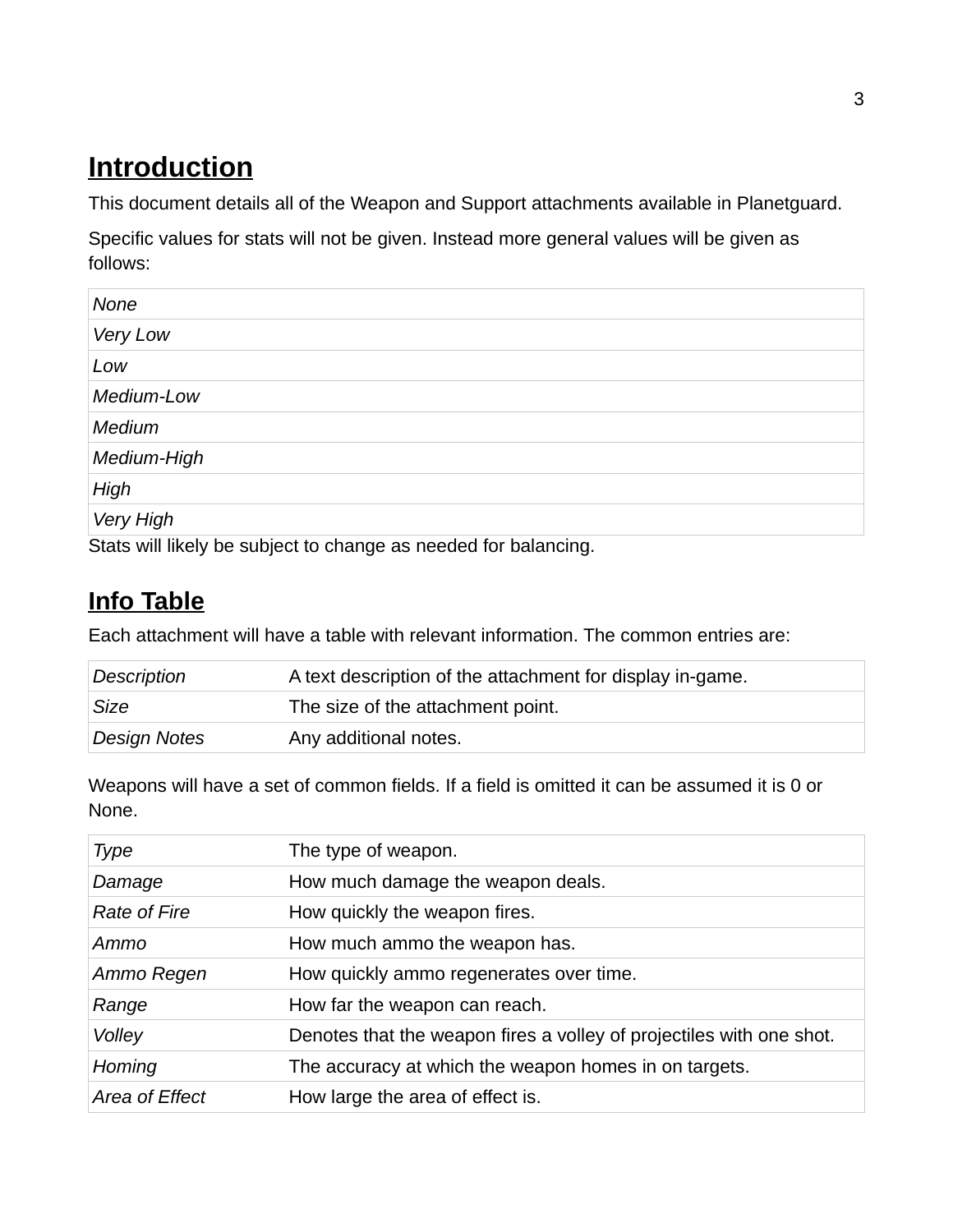# <span id="page-3-3"></span> **Weapons**

# <span id="page-3-2"></span> **Energy**

#### <span id="page-3-1"></span>**Pulse Phaser**

| <b>Description</b>  | Fires pulses of concentrated energized particles.                      |
|---------------------|------------------------------------------------------------------------|
| <b>Size</b>         | Small                                                                  |
| Type                | Energy                                                                 |
| Damage              | Low                                                                    |
| <b>Rate of Fire</b> | Medium-High                                                            |
| Ammo                | High                                                                   |
| Ammo Regen          | Very High                                                              |
| Range               | Very High                                                              |
| <b>Design Notes</b> | Most basic energy type weapon. Unlocked from the start of the<br>game. |

## <span id="page-3-0"></span>**Binary Pulse Phaser**

| <b>Description</b>  | Fires pulses of concentrated energized particles. |
|---------------------|---------------------------------------------------|
| <b>Size</b>         | Small                                             |
| <b>Type</b>         | Energy                                            |
| Damage              | Medium-Low                                        |
| <b>Rate of Fire</b> | Very High                                         |
| Ammo                | High                                              |
| Ammo Regen          | High                                              |
| Range               | Very High                                         |
| <b>Design Notes</b> | An upgraded version of the normal Pulse Phaser.   |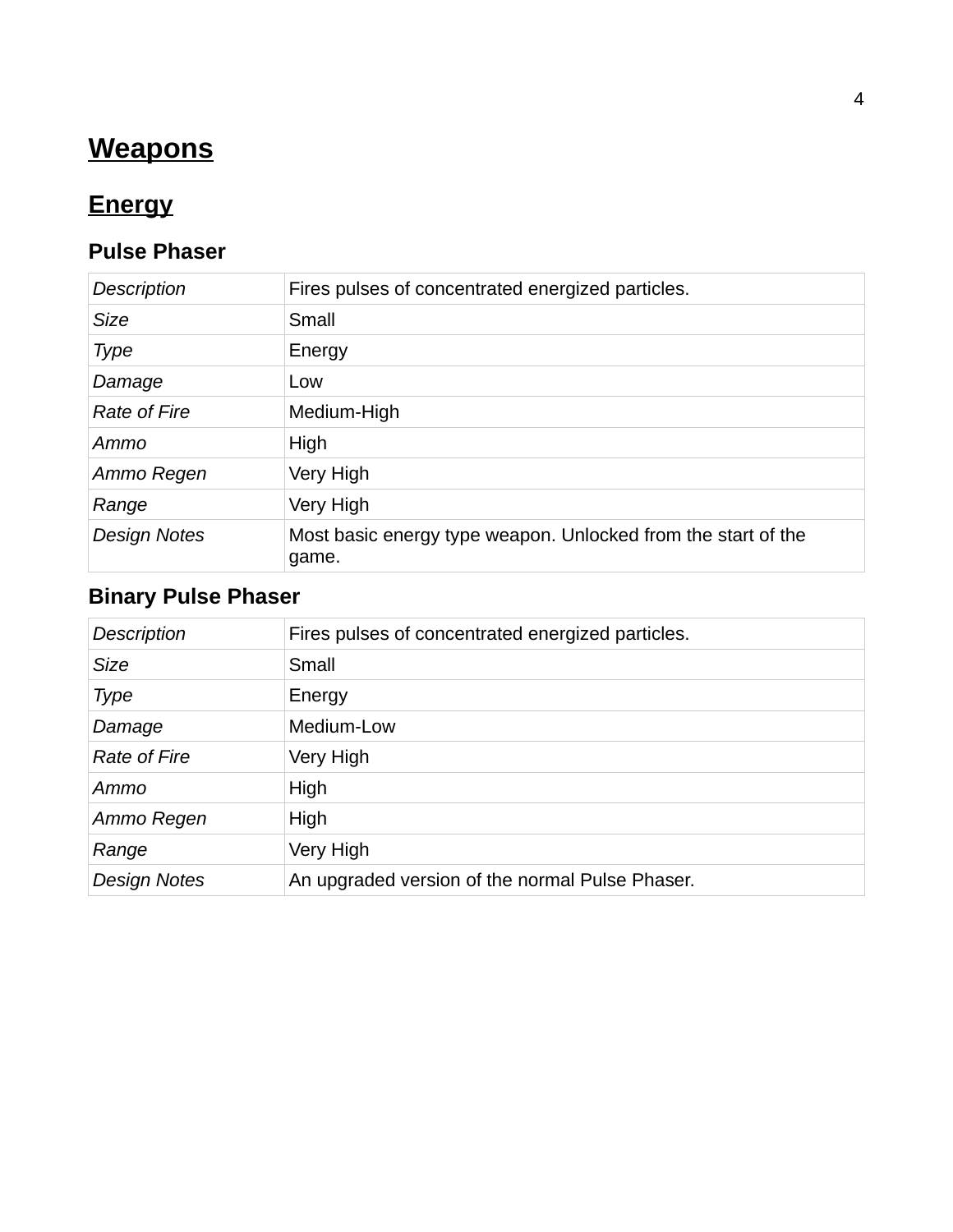#### <span id="page-4-2"></span>**Dual Pulse Phaser**

| <b>Description</b>  | Fires pulses of concentrated energized particles. |
|---------------------|---------------------------------------------------|
| <b>Size</b>         | Medium                                            |
| Type                | Energy                                            |
| Damage              | Medium                                            |
| <b>Rate of Fire</b> | Medium                                            |
| Ammo                | Medium                                            |
| Ammo Regen          | Medium                                            |
| Range               | Very High                                         |
| <b>Design Notes</b> | Double-barreled pulse phaser.                     |

#### <span id="page-4-1"></span>**Pulse Cannon**

| Description         | Fires pulses of super-concentrated, highly-energized particles that<br>create an energy explosion on impact. |
|---------------------|--------------------------------------------------------------------------------------------------------------|
| <b>Size</b>         | Large                                                                                                        |
| Type                | Energy                                                                                                       |
| Damage              | Very High                                                                                                    |
| <b>Rate of Fire</b> | Medium-Low                                                                                                   |
| Ammo                | Medium                                                                                                       |
| Ammo Regen          | Medium-Low                                                                                                   |
| Range               | Very High                                                                                                    |
| Area of Effect      | High                                                                                                         |

#### <span id="page-4-0"></span>**Particle Beam**

| <b>Description</b>  | Fires a continuous beam of energized particles. |
|---------------------|-------------------------------------------------|
| <b>Size</b>         | Medium                                          |
| <b>Type</b>         | Energy                                          |
| Damage              | Medium-Low                                      |
| <b>Rate of Fire</b> | Continuous                                      |
| Ammo                | Medium                                          |
| Ammo Regen          | Medium-High                                     |
| Range               | Medium-High                                     |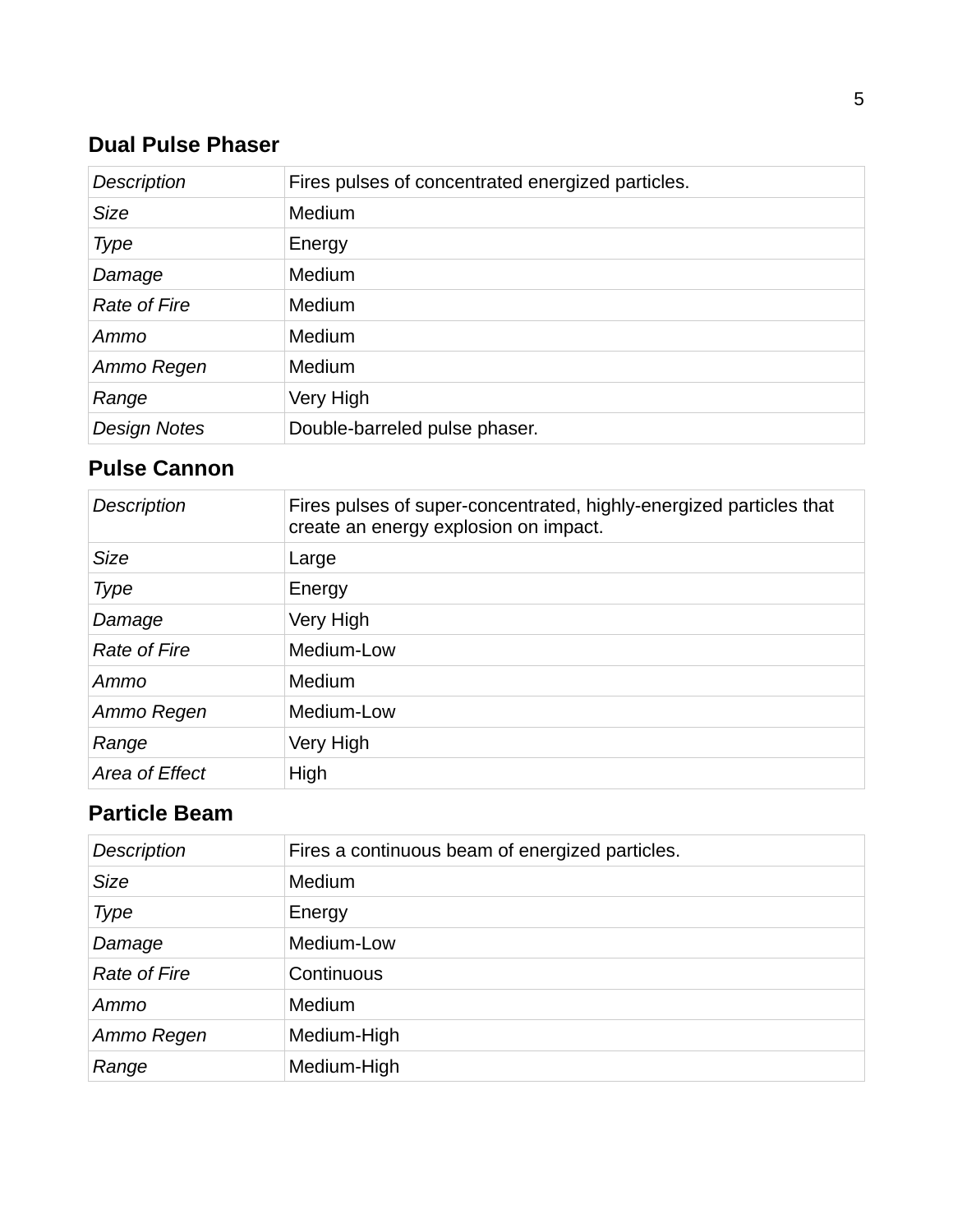# <span id="page-5-2"></span> **Explosive**

## <span id="page-5-1"></span>**Smart Missiles**

| <b>Description</b>  | Standard target-locking missiles.                  |
|---------------------|----------------------------------------------------|
| <b>Size</b>         | Medium                                             |
| Type                | <b>Explosive</b>                                   |
| Damage              | Medium-High                                        |
| <b>Rate of Fire</b> | Medium-Low                                         |
| Ammo                | Medium                                             |
| Range               | High                                               |
| Homing              | High                                               |
| <b>Design Notes</b> | Most basic missiles unlocked at start of the game. |

## <span id="page-5-0"></span>**Harpoon Missiles**

| <b>Description</b>  | Increased payload and more powerful propulsion than standard<br>target-locking missiles, at the cost of decreased homing capabilities. |
|---------------------|----------------------------------------------------------------------------------------------------------------------------------------|
| <b>Size</b>         | Medium                                                                                                                                 |
| <b>Type</b>         | <b>Explosive</b>                                                                                                                       |
| Damage              | High                                                                                                                                   |
| <b>Rate of Fire</b> | Medium-Low                                                                                                                             |
| Ammo                | Medium                                                                                                                                 |
| Range               | Very High                                                                                                                              |
| Homing              | Medium                                                                                                                                 |

# **Stinger Missiles**

| Description         | Compact form-factor with high capacity at the cost of a less potent<br>payload. |
|---------------------|---------------------------------------------------------------------------------|
| <b>Size</b>         | Small                                                                           |
| <b>Type</b>         | Explosive                                                                       |
| Damage              | Medium                                                                          |
| <b>Rate of Fire</b> | Medium-High                                                                     |
| Ammo                | High                                                                            |
| Range               | Medium-High                                                                     |
| Homing              | Very High                                                                       |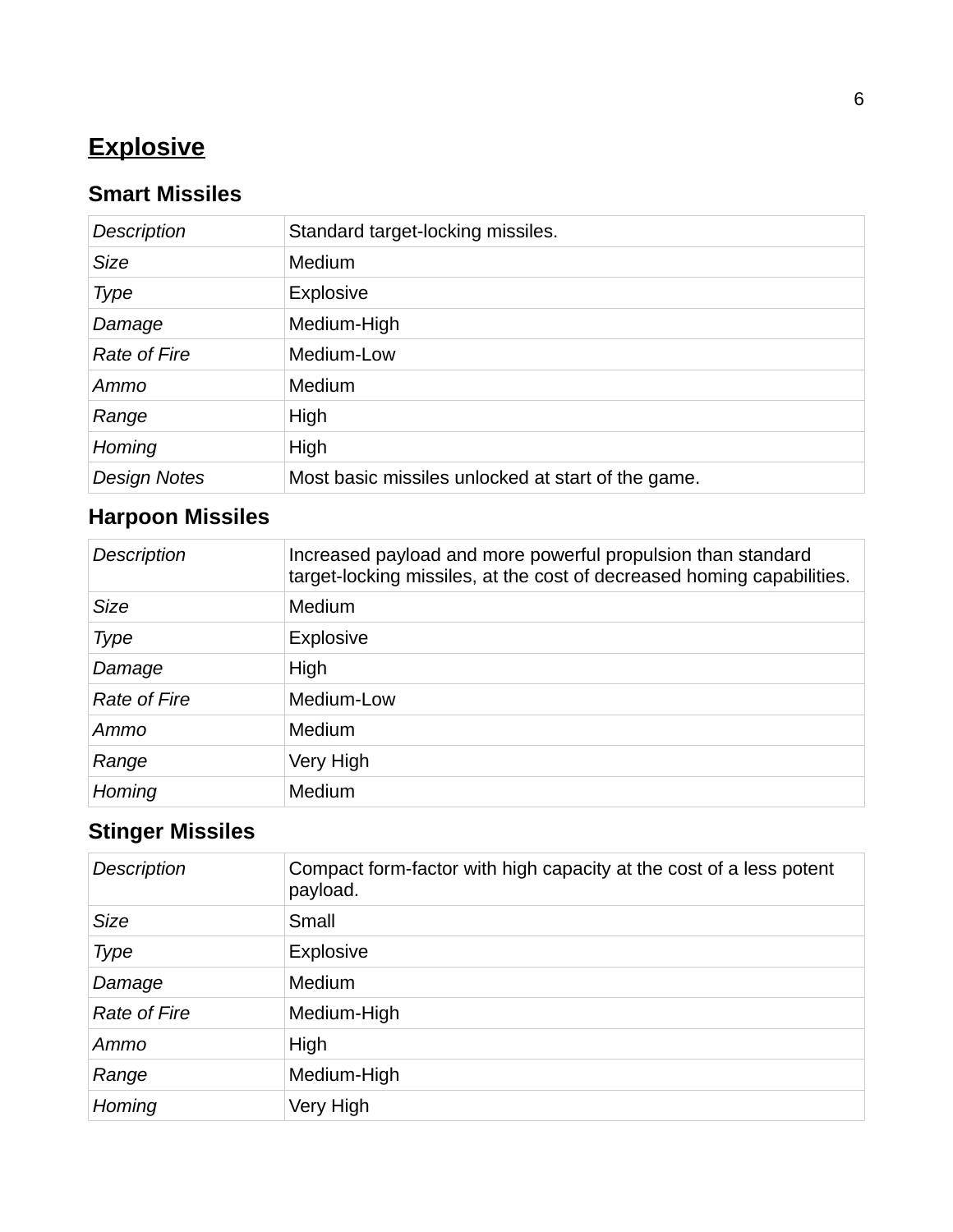## <span id="page-6-3"></span>**Chimera Missiles**

| <b>Description</b>  | Extremely powerful missiles with a large area of effect. |
|---------------------|----------------------------------------------------------|
| <b>Size</b>         | Large                                                    |
| <b>Type</b>         | Explosive                                                |
| Damage              | Very High                                                |
| <b>Rate of Fire</b> | Low                                                      |
| Ammo                | Low                                                      |
| Range               | Very High                                                |
| Area of Effect      | High                                                     |

## <span id="page-6-2"></span>**Hydra Missiles**

| <b>Description</b>  | Splits into many smaller homing missiles. |
|---------------------|-------------------------------------------|
| <b>Size</b>         | Large                                     |
| <b>Type</b>         | Explosive                                 |
| Damage              | High                                      |
| <b>Rate of Fire</b> | Low                                       |
| Ammo                | Low                                       |
| Range               | Very High                                 |
| Homing              | High                                      |

# <span id="page-6-1"></span> **Conventional**

### <span id="page-6-0"></span>**Autogun**

| <b>Description</b>  | Fires heavy rounds very rapidly. |
|---------------------|----------------------------------|
| <b>Size</b>         | Small                            |
| <b>Type</b>         | Conventional                     |
| Damage              | Medium-Low                       |
| <b>Rate of Fire</b> | Very High                        |
| Ammo                | Very High                        |
| Range               | Medium-High                      |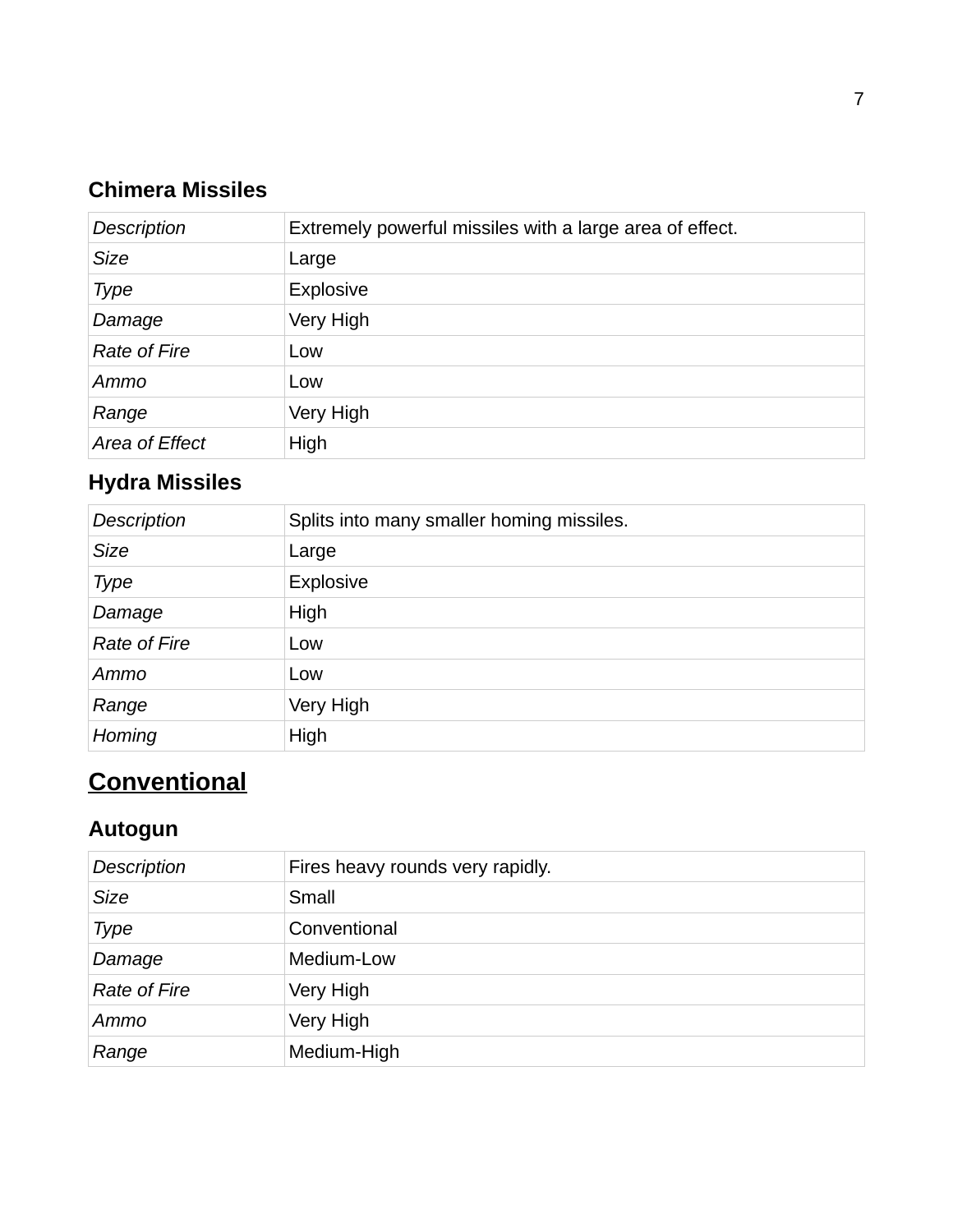#### <span id="page-7-4"></span>**Autocannon**

| <b>Description</b>  | Fires super-heavy rounds very rapidly. |
|---------------------|----------------------------------------|
| <b>Size</b>         | Medium                                 |
| Type                | Conventional                           |
| Damage              | Medium                                 |
| <b>Rate of Fire</b> | Very High                              |
| Ammo                | Very High                              |
| Range               | High                                   |

## <span id="page-7-3"></span>**Incendiary Cannon**

| Description         | Fires super-heavy incendiary rounds. |
|---------------------|--------------------------------------|
| <b>Size</b>         | Medium                               |
| <b>Type</b>         | Conventional                         |
| Damage              | Medium-High                          |
| <b>Rate of Fire</b> | Medium-High                          |
| Ammo                | Very High                            |
| Range               | Medium                               |

## <span id="page-7-2"></span>**Railgun**

| <b>Description</b>  | Fires super-heavy projectiles at very fast speeds. |
|---------------------|----------------------------------------------------|
| <b>Size</b>         | Large                                              |
| <b>Type</b>         | Conventional                                       |
| Damage              | Very High                                          |
| <b>Rate of Fire</b> | Low                                                |
| Ammo                | Medium                                             |
| Range               | Very High                                          |

# <span id="page-7-0"></span> **Support**

## <span id="page-7-1"></span>**Small Core Overdriver**

| Description | Increases damage and rate-of-fire of all Energy weapons. |
|-------------|----------------------------------------------------------|
| Size        | Small                                                    |